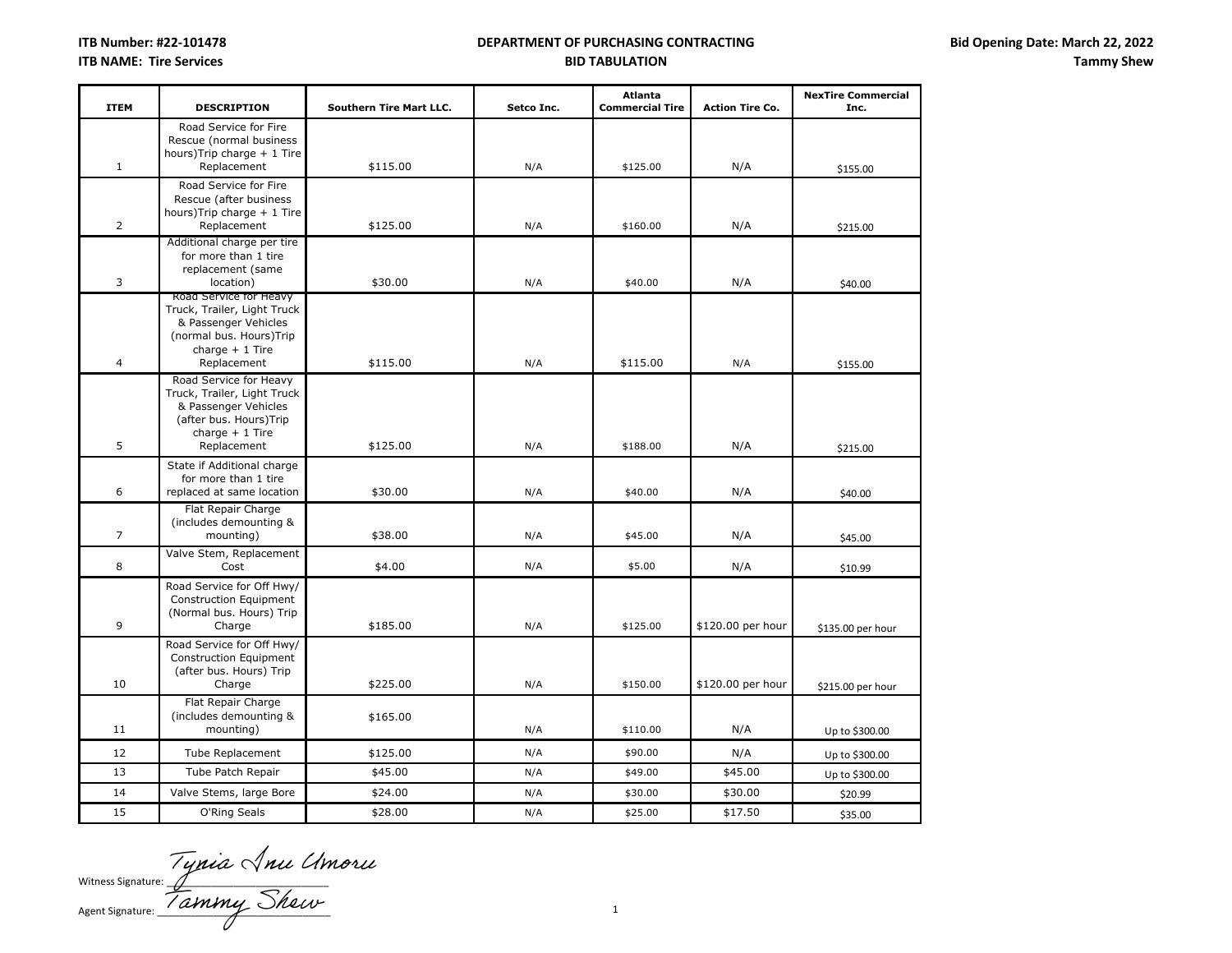| <b>ITEM</b> | <b>DESCRIPTION</b>                                                                                                | <b>Southern Tire Mart LLC.</b> | Setco Inc. | <b>Atlanta</b><br><b>Commercial Tire</b> | <b>Action Tire Co.</b> | <b>NexTire Commercial</b><br>Inc. |
|-------------|-------------------------------------------------------------------------------------------------------------------|--------------------------------|------------|------------------------------------------|------------------------|-----------------------------------|
| 16          | Tire Replacement for In-<br>Shop Repair of Light<br>Trucks & Passenger<br>Vehicles (Including mount<br>& balance) | \$25.00                        | N/A        | \$22.50                                  | N/A                    |                                   |
|             | Flat Repair, In-Shop                                                                                              |                                |            |                                          |                        | \$25.00                           |
| 17          | Repair of Light Trucks &<br>Passenger Vehicles<br>(Including mount &<br>balance)                                  | \$25.00                        | N/A        | \$28.00                                  | N/A                    | \$35.00                           |
| 18          | Tire Disposal Fee                                                                                                 | \$6.00                         | N/A        | \$5.00                                   | N/A                    | \$4.50-150.00                     |
| 19          | Cost per hour for repair<br>work not covered<br>elsewhere in the bid                                              | \$115.00                       | N/A        | \$75.00                                  | \$120.00               | \$155.00                          |
| 20          | Hourly Rate for site<br>inspections (normal bus.<br>Hours                                                         | \$40.00                        | N/A        | \$75.00                                  | \$120.00               | \$135.00                          |
| 21          | Hourly Rate for site<br>inspections (after bus.<br>Hours                                                          | \$70.00                        | N/A        | \$75.00                                  | \$120.00               | \$225.00                          |
| 22          | Air Pressure Adjustment<br>Charge per tire                                                                        | \$6.00                         | N/A        | \$7.00                                   | \$120.00 per hour      | \$10.00                           |
| 23          | Tire Replacement-Pre-<br>mounted wheel (Heavy<br>truck & Trailer)                                                 | \$20.00                        | N/A        | \$17.50                                  | N/A                    | \$25.00                           |
| 24          | Tire Replacement, includes<br>mount, dismount &<br>installation                                                   | \$30.00                        | N/A        | \$40.00                                  | N/A                    | \$45.00                           |
| 25          | Valve Stem, Replacement<br>Cost                                                                                   | \$4.00                         | N/A        | \$5.00                                   | N/A                    | \$10.99                           |
| 26          | Flow through valve stem<br>cap                                                                                    | \$1.50                         | N/A        | \$1.00                                   | N/A                    | \$10.99                           |
| 27          | Wheel Refurbishing,<br>inspection, cleaning &<br>recoating                                                        | \$28.00                        | N/A        | \$20.00                                  | N/A                    | \$65.00                           |
| 28          | Storage fee, for Bulk wheel<br>assemblies for use with<br>tire replacement                                        | No Charge                      | N/A        | <b>NC</b>                                | N/A                    | \$10.00 each monthly              |
| 29          | Wheel Pickup & Delivery<br>fee                                                                                    | No Charge                      | N/A        | <b>NC</b>                                | N/A                    | \$50.00                           |
| 30          | Distance added Charge per<br>mile for Items 1,2,4,5 & 24<br>/distance limit                                       | \$0 per mile                   | N/A        | \$1.00 per mile                          | N/A                    | \$1.35 per mile                   |

Witness Signature:  $\frac{1}{2}$  grade  $\sqrt{m}$ Agent Signature: NUMMY SNUW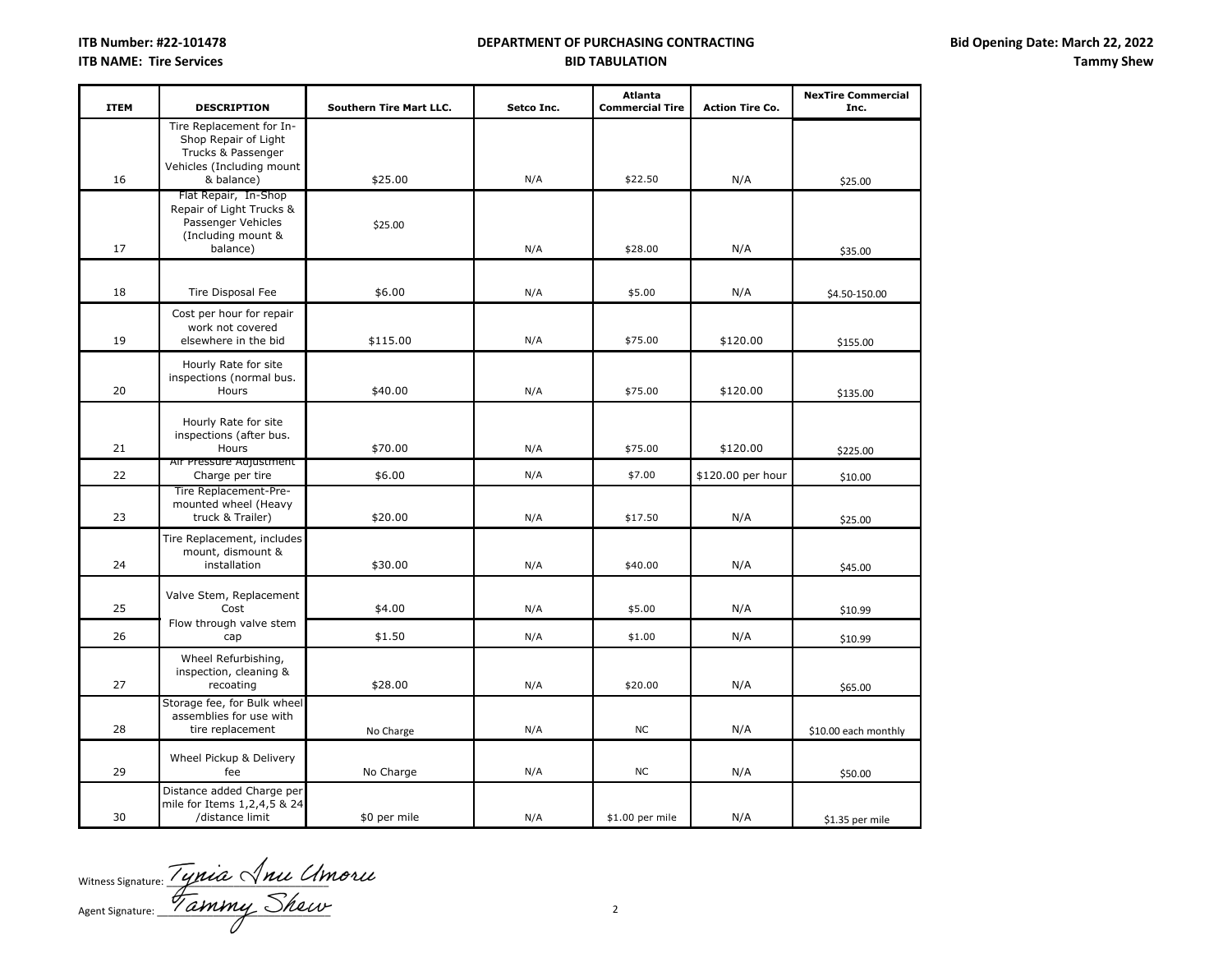| <b>ITEM</b> | <b>DESCRIPTION</b>                        | <b>Southern Tire Mart LLC.</b>      | Setco Inc. | <b>Atlanta</b><br><b>Commercial Tire</b> | <b>Action Tire Co.</b> | <b>NexTire Commercial</b><br>Inc. |
|-------------|-------------------------------------------|-------------------------------------|------------|------------------------------------------|------------------------|-----------------------------------|
| 31a.        | 11Lx15, 14-ply<br>(Quantity-10)-Brand     | (12 ply) 339482 Firestone Farm Imp  | N/A        | Harvest King                             | Goodyear               | No Bid                            |
| 31b.        | <b>Tread Depth</b>                        | 8                                   | N/A        | 16'                                      | 16/32'                 | No Bid                            |
| 31c.        | Unit Price                                | \$528.55                            | N/A        | \$405.00                                 | \$414.98               | No Bid                            |
| 31d.        | <b>Total Amount</b>                       | \$5,285.50                          | N/A        | \$4,050.00                               | \$4,149.80             | No Bid                            |
| 32a.        | 11L x 16, 8-ply (Quantity<br>12)-Brand    | (12 ply) 378355 Firestone Reg. Ind. | N/A        | Harvest King                             | Titan/Goodyear         | No Bid                            |
| 32b.        | <b>Tread Depth</b>                        | 14                                  | N/A        | 18'                                      | 16/32'                 | No Bid                            |
| 32c.        | Unit Price                                | \$517.72                            | N/A        | \$455.00                                 | \$439.07               | No Bid                            |
| 32d.        | <b>Total Amount</b>                       | \$6,212.64                          | N/A        | \$5,460.00                               | \$5,268.84             | No Bid                            |
| 33a.        | 14 x 17.5, 14-ply<br>(Quantity 6)-Brand   | 510039 Carlisle Trac Chief          | N/A        | Galaxy                                   | Titan                  | No Bid                            |
| 33b.        | <b>Tread Depth</b>                        | 25                                  | N/A        | 26'                                      | 19/32'                 | No Bid                            |
| 33c.        | Unit Price                                | \$965.00                            | N/A        | \$765.00                                 | \$559.03               | No Bid                            |
| 33d.        | <b>Total Amount</b>                       | \$5,790.00                          | N/A        | \$4,590.00                               | \$3,354.18             | No Bid                            |
| 34a.        | 28Lx26, 20-ply<br>(Quantity-10)-Brand     | PR464518 Primex<br>Logmonster       | N/A        | Prinx                                    | Maxam                  | No Bid                            |
| 34b.        | <b>Tread Depth</b>                        | 69                                  | N/A        | 69'                                      | 16/32'                 | No Bid                            |
| 34c.        | Unit Price                                | \$6,561.00                          | N/A        | \$5,266.00                               | \$4,047.00             | No Bid                            |
| 34d.        | <b>Total Amount</b>                       | \$65,610.00                         | N/A        | \$52,660.00                              | \$40,470.00            | No Bid                            |
| 35a.        | 16.9 x 30, 6-ply (Quantity-<br>16)-Brand  | 008563 Firestone SAT II 23          | N/A        | Galaxy                                   | Galaxy                 | No Bid                            |
| 35b.        | Tread Depth                               | 47                                  | N/A        | 48'                                      | 43/32'                 | No Bid                            |
| 35c.        | Unit Price                                | \$2,454.52                          | N/A        | \$1,832.00                               | \$1,027.61             | No Bid                            |
| 35d.        | <b>Total Amount</b>                       | \$39,272.32                         | N/A        | \$29,312.00                              | \$16,441.76            | No Bid                            |
| 36a.        | 17.5 x 25L5, 20-ply<br>(Quantity-4)-Brand | 423165 Bridgestone VSDL D2A L5      | N/A        | Advance L5                               | E-3 Constellation      | No Bid                            |
| 36b.        | <b>Tread Depth</b>                        | 86                                  | N/A        | 83'                                      | 33/32'                 | No Bid                            |
| 36c.        | Unit Price                                | \$4,731.87                          | N/A        | \$3,112.00                               | \$1,114.67             | No Bid                            |
| 36d.        | <b>Total Amount</b>                       | \$18,927.48                         | N/A        | \$12,448.00                              | \$4,458.68             | No Bid                            |
| 37a.        | 1400 x 24, 16-ply<br>(Quantity 6)-Brand   | 425384 Firestone SGG RBT6           | N/A        | Galaxy                                   | Camso                  | No Bid                            |
| 37b.        | <b>Tread Depth</b>                        | 31                                  | N/A        | 30'                                      | 31/32'                 | No Bid                            |

Witness Signature:  $\angle$  *UMLA*  $\vee$  *MLL UM* Agent Signature: <u>Yammy</u> Murray 3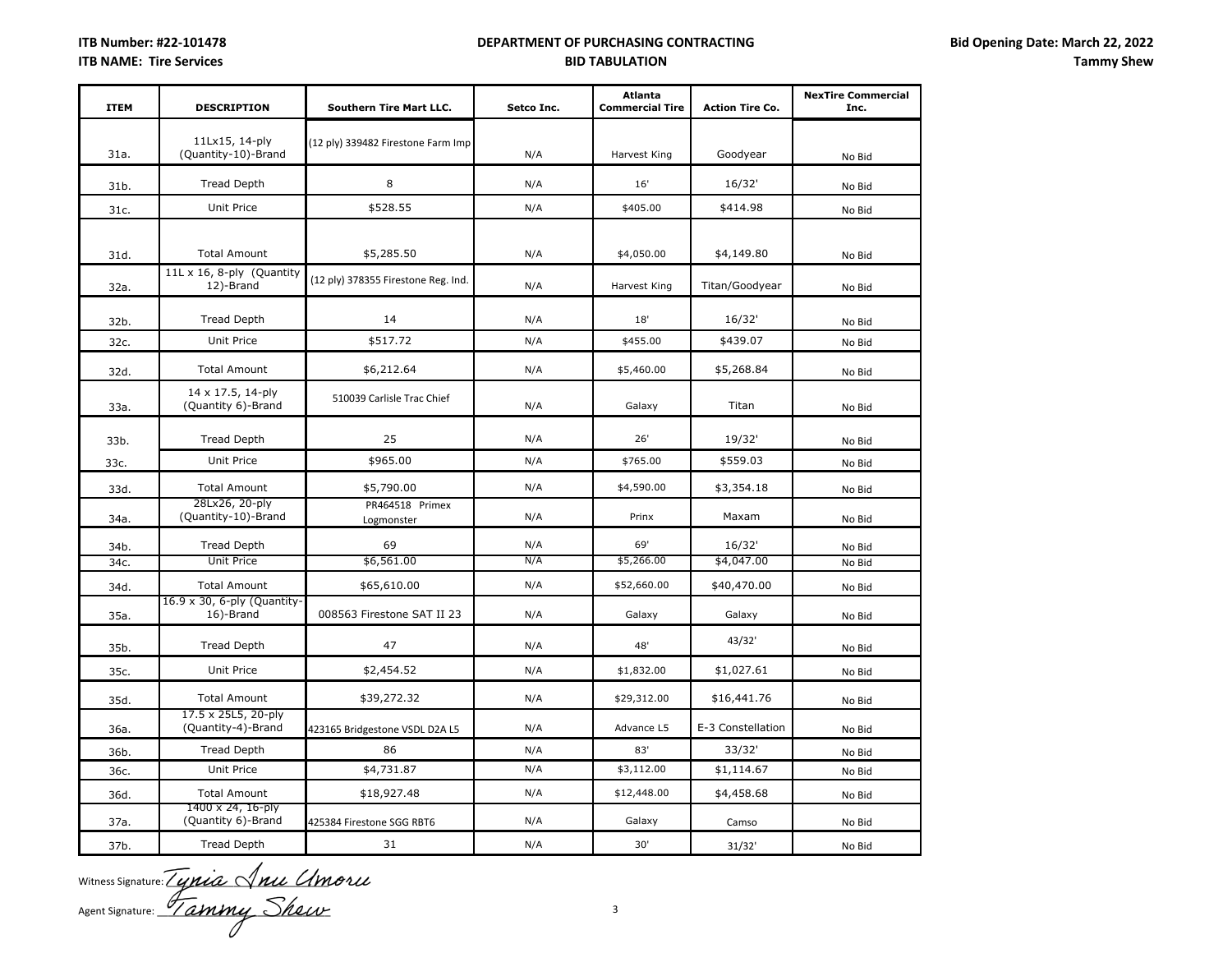| <b>ITEM</b> | <b>DESCRIPTION</b>                                                                                                                | <b>Southern Tire Mart LLC.</b>                      | Setco Inc.                                                     | <b>Atlanta</b><br><b>Commercial Tire</b> | <b>Action Tire Co.</b>                                    | <b>NexTire Commercial</b><br>Inc. |
|-------------|-----------------------------------------------------------------------------------------------------------------------------------|-----------------------------------------------------|----------------------------------------------------------------|------------------------------------------|-----------------------------------------------------------|-----------------------------------|
| 37c.        | <b>Unit Price</b>                                                                                                                 | \$1,996.48                                          | N/A                                                            | \$1,491.00                               | 996.36                                                    | No Bid                            |
| 37d.        | <b>Total Amount</b>                                                                                                               | \$11,978.88                                         | N/A                                                            | \$8,946.00                               | \$5,978.16                                                | No Bid                            |
| 38a.        | 23.5 x 25 L5, 20-ply<br>(Quantity-8)-Brand                                                                                        | 005501 Firestone Versabuilt AP                      | N/A                                                            | Advance L5                               | E-3 Constellation                                         | No Bid                            |
| 38b.        | <b>Tread Depth</b>                                                                                                                | 45                                                  | N/A                                                            | 63'                                      | 45/32'                                                    | No Bid                            |
| 38c.        | Unit Price                                                                                                                        | \$5,478.26                                          | N/A                                                            | \$4,746.00                               | \$2,235.05                                                | No Bid                            |
| 38d.        | <b>Total Amount</b>                                                                                                               | \$43,826.08                                         | N/A                                                            | \$37,968.00                              | \$17,880.40                                               | No Bid                            |
| 39          | Charge for removal &<br>installation of Foam Filled<br>Tires on Vehicles, rim size<br>20 inches & Smaller<br>Charge for removal & | \$45.00                                             | N/A                                                            | \$35.00                                  | N/A                                                       | No Bid                            |
| 40          | installation of Foam Filled<br>Tires on Vehicles, rim size<br>greater than 20 inches                                              | \$55.00                                             | N/A                                                            | \$60.00                                  | N/A                                                       | No Bid                            |
| 41          | Charge for removal &<br>installation of Foam Filled<br>Tires on Vehicles, Tire<br>sizes 23.5-25, 26.5-25,<br>28L x 26 & 1400 x 24 | \$85.00                                             | N/A                                                            | \$100.00                                 | \$120.00 per hour                                         | No Bid                            |
| 42          | Charge for removing Foam<br>Filled Tires from rims 20<br>inches & smaller                                                         | \$30.00                                             | N/A                                                            | \$25.00                                  | \$45.00 each                                              | No Bid                            |
| 43          | Charge for removing Foam<br>Filled Tires from rims 20<br>inches & greater                                                         | \$40.00                                             | N/A                                                            | \$35.00                                  | \$60.00 each                                              | No Bid                            |
| 44          | Charge for removing Foam<br>Filled Tire sizes 23.5-25,<br>26.5-25,28L x 26 & 1400 x<br>24                                         | \$80.00                                             | N/A                                                            | \$100.00                                 | \$60.00 each                                              | No Bid                            |
| 45          | Charge for Tire Service &<br>Road Service Calls Round<br>Trip                                                                     | \$185.00                                            | N/A                                                            | \$125.00                                 | \$120.00 per hour                                         | No Bid                            |
| 46          | Tire Service: State if<br>additional for more than<br>one tire at same location                                                   | No Charge                                           | N/A                                                            | \$100.00                                 | N/C                                                       | No Bid                            |
| 47          | Charge for Repair work not<br>specifically covered<br>elsewhere in the bid                                                        | \$125.00 per hour                                   | N/A                                                            | \$150.00 per hour                        | \$120.00 per hour                                         | No Bid                            |
| 48          | <b>Articulated Loaders</b><br>(John Deere 644J.K)<br>(Quantity 16)                                                                | Unit price-\$16,341.76<br>Total Amount-\$261,468.16 | Unit price-\$11,366.00<br><b>Total Amount-</b><br>\$181,856.00 | No Bid                                   | unit price-<br>\$8208.27<br>Total Amount-<br>\$131,332.32 | No Bid                            |
| 49          | Skid Steer Loaders<br>(Size 12X16.5)<br>(Quantity 16)                                                                             | Unit price-\$955.64<br>Total Amount-\$15,290.24     | Unit price-\$605.17<br><b>Total Amount-</b><br>\$9682.72       | No Bid                                   | Unit price-\$659.06<br>Total Amount-<br>\$10,544.96       | No Bid                            |

Witness Signature:  $\frac{1}{2}$   $\frac{1}{2}$   $\frac{1}{2}$   $\frac{1}{2}$   $\frac{1}{2}$   $\frac{1}{2}$   $\frac{1}{2}$   $\frac{1}{2}$   $\frac{1}{2}$ Agent Signature:  $\frac{1}{4}$